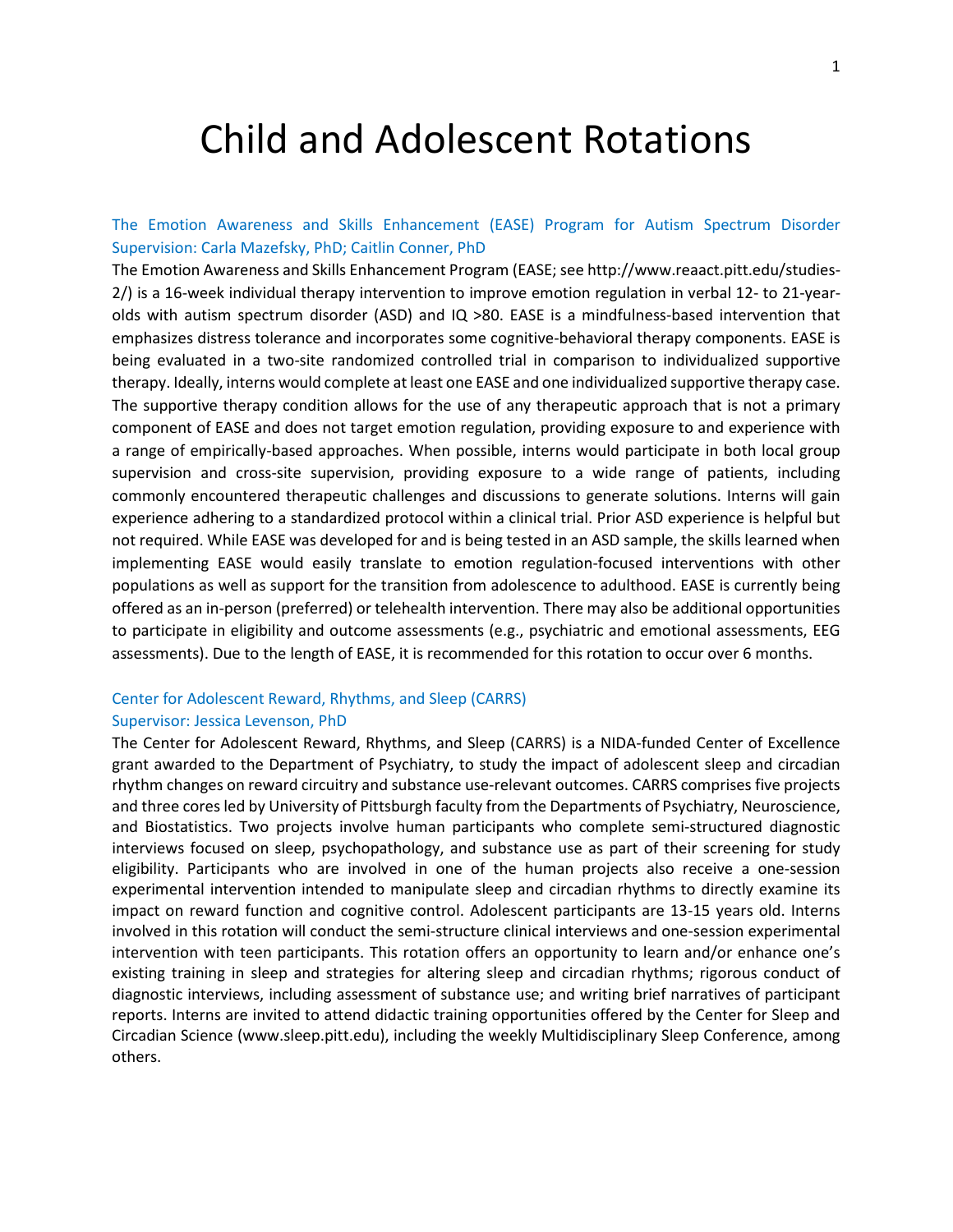## Obsessive-Compulsive Disorder Intensive Outpatient Program for Children and Adolescent Supervision: Amy Kelly, MD; Shayna Honzo, LPC, Maria Nicholas, LCSW Elizabeth Gillespie, DO

The Pediatric Obsessive-Compulsive Disorder (OCD) Intensive Outpatient Program (IOP) is a program devoted to the assessment, treatment, and study of children and adolescents with OCD and obsessive compulsive spectrum disorders. At the Pediatric OCD IOP our main objectives include the following: assisting patients in appropriately identifying and labeling obsessions and compulsions; assisting patients in learning and utilizing Cognitive Behavioral Therapy (CBT)/Exposure with Response Prevention (E/RP) techniques; identifying and treating comorbid conditions frequently associated with pediatric OCD; educating children, adolescents, and families about OCD; providing psychoeducation about our treatment approach to patients, families and the community. The population includes children and adolescents aged 5-18 years with a primary diagnosis of Obsessive-Compulsive Disorder (OCD). The IOP runs MTTh for three hours/day (there is a morning group and an afternoon group). The program includes group and individualized CBT, family therapy, parent/family support groups, and pharmacotherapy. Clinical psychology interns will have the opportunity to participate in all aspects of the clinic, with a particular focus on learning and carrying out CBT and ERP in a group setting and on an individual basis. There is a strong emphasis on clinical supervision, with weekly group and individual supervision and treatment team meetings, during which interns are encouraged to participate both as group members and as leaders. Other opportunities include conducting intake assessments, contributing to the clinical research registry, and developing individual projects aimed at improving clinical care.

## Services for Teens at Risk (STAR)

## Supervision: David A. Brent, MD; Kimberly D. Poling, LCSW

Services for Teens at Risk (STAR) is a specialty clinic funded by the Commonwealth of Pennsylvania since 1987. The mission of STAR is the prevention of adolescent suicide through research, community outreach, clinical training and supervision, parental psychoeducation, and clinical interventions. Clinical interventions focus on the assessment and psychiatric outpatient treatment of adolescents at risk for suicidal behavior, especially those with major depression. Intensive outpatient treatment is provided through our STAR IOP, which provides 9 hours of treatment per week, comprised of group & individual Clinical Psychology Internship - Child and Adolescent Rotations therapy and medication management sessions. In addition, we see patients with primary anxiety disorders and bereaved youth. In response to Commonwealth-wide concern about suicide in college students, STAR-Clinic has developed a new program for students attending a Western PA college or university, called Co-STAR (College Option, Services for Transition Age Youth at Risk). The goal of 'CO-STAR' is to partner with local colleges and universities and provide rapid and comprehensive assessment and treatment for depressed, anxious, and suicidal undergraduate (18 to 24-year-old) college students. Six local universities have been chosen based on the high level of demand for access to specialty services as well as the high risk for suicide in this population Typically, these would-be undergraduate college students "stepping down" from the acute inpatient level of care following a suicidal episode; students in crisis presenting at the WPH Psychiatric Emergency Services (PES) or students in crisis at the University Counseling Centers.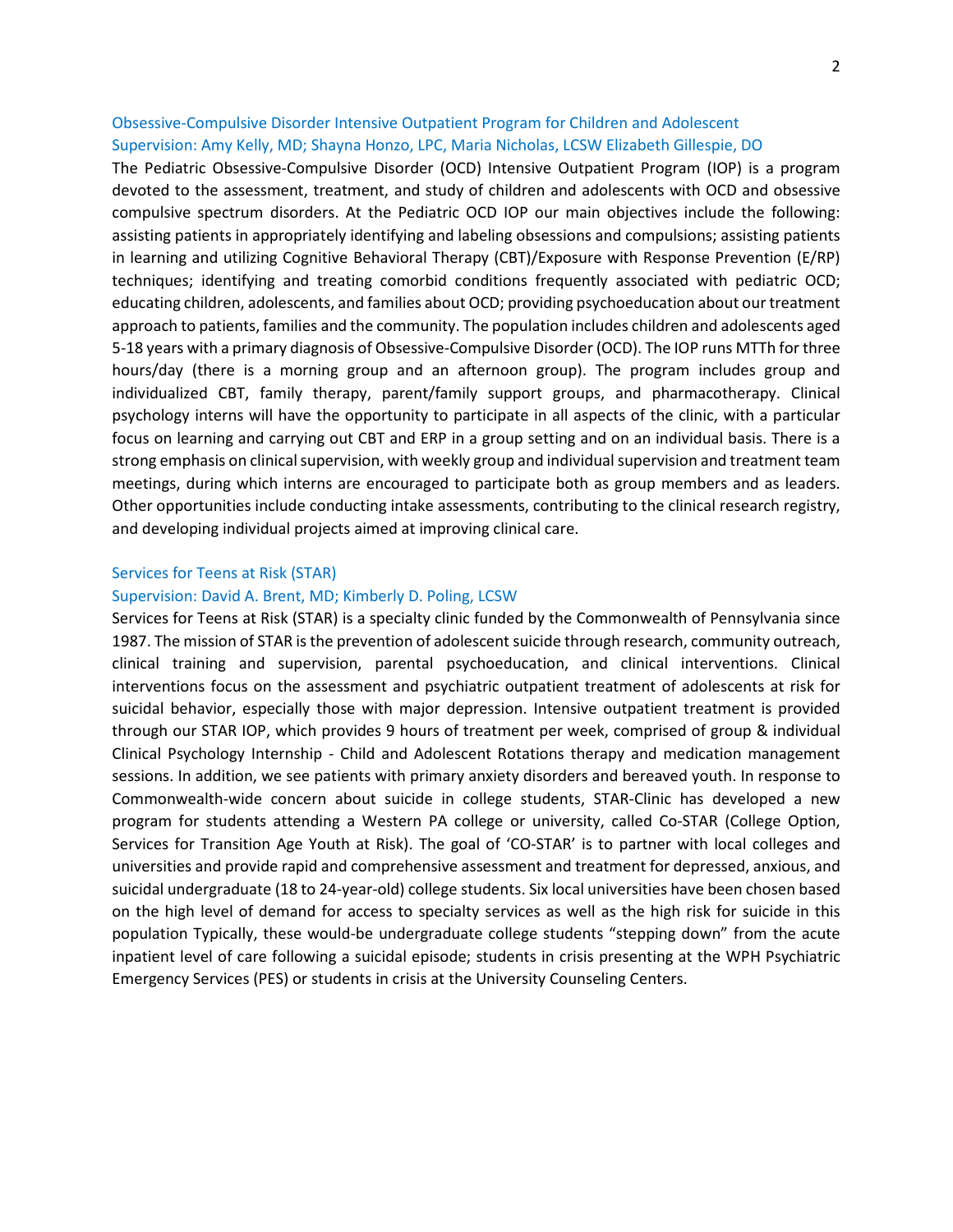## Science and Practice for Effective Children's Services (SPECS) Supervision: David J. Kolko, PhD, ABPP; Barbara L. Baumann, PhD; Oliver Lindhiem, PhD

Science and Practice for Effective Children's Services (SPECS) offers interns an opportunity to expand their collaborative treatment experiences by working in at least one of three treatment programs, each with a different focus: interns can participate in a comprehensive on-site treatment program for children/youth involved with the juvenile court due to sexually abusive/inappropriate behavior, an on-site treatment program for children/youth and their families who are referred for anger, aggression, conflict, coercion, or abuse, or an integrated care program in an affiliated family health center in a nearby community. Many of these cases have histories of chronic behavioral health disorders (both externalizing and internalizing problems), sexual or physical abuse/trauma /PTSD, caregiver stress/psychiatric disorders, and family conflict/chaos. An intern can participate in more than one of the programs, as described below.

## In the **Services for Adolescent and Family Enrichment (SAFE) Program**

[\(http://www.safessu.pitt.edu/professionals/\)](http://www.safessu.pitt.edu/professionals/) interns provide services to children/youth and their families referred by Juvenile Court due to sexually inappropriate behavior. Many of these youth have diverse psychiatric, trauma, and family histories. Interns can deliver assessment, education, individual and family treatment of the child/adolescent and their caregivers and participate in a group program in collaboration with probation officers and SAFE clinicians.

## The **Services Aimed at Fire Education and Treatment of Youth** (*SAFETY*) program

[\(http://www.safetyssu.org/\)](http://www.safetyssu.org/) is a treatment and research program for children and youth referred for firesetting behavior by the Juvenile Court or Child Welfare. The program provides comprehensive clinical and educational services to the child/youth and family. Interns who work in the SAFETY program can gain valuable assessment, treatment, and research experiences.

The **Alternatives for Families: a Cognitive Behavioral Therapy (AF-CBT)** program [\(www.afcbt.org\)](http://www.afcbt.org/) offers interns the chance to be trained in and utilize a trauma-informed, evidence-based treatment to work with families involved in arguments, frequent conflict, physical force/discipline, child physical abuse, or other behavior problems. Interns will support children and caregivers exposed to trauma, help to enhance the safety of children and their families, and teach valuable emotional regulation, behavior management, and problem-solving skills that will help families reduce the risk of high conflict interactions themselves.

The **Services for Kids In Primary Care** (SKIP) program [\(www.skipproject.org\)](http://www.skipproject.org/) offers interns an opportunity to deliver behavioral health services in collaboration with primary care providers in an offsite family medicine practice affiliated with the UPMC Family Medicine Department (UPMC McKeesport Clinical Psychology Internship - Child and Adolescent Rotations Family Health Interns conduct screening, clinical assessment, "curbside" consults with primary care providers (residents, faculty), brief behavioral health education, and short-term individual and family intervention, and can facilitate a medication evaluation with the child's PCP.

In each of these programs, participation in program evaluation or research is strongly encouraged. Supervision is provided by a licensed clinical psychologist on an individual and/or group basis, possibly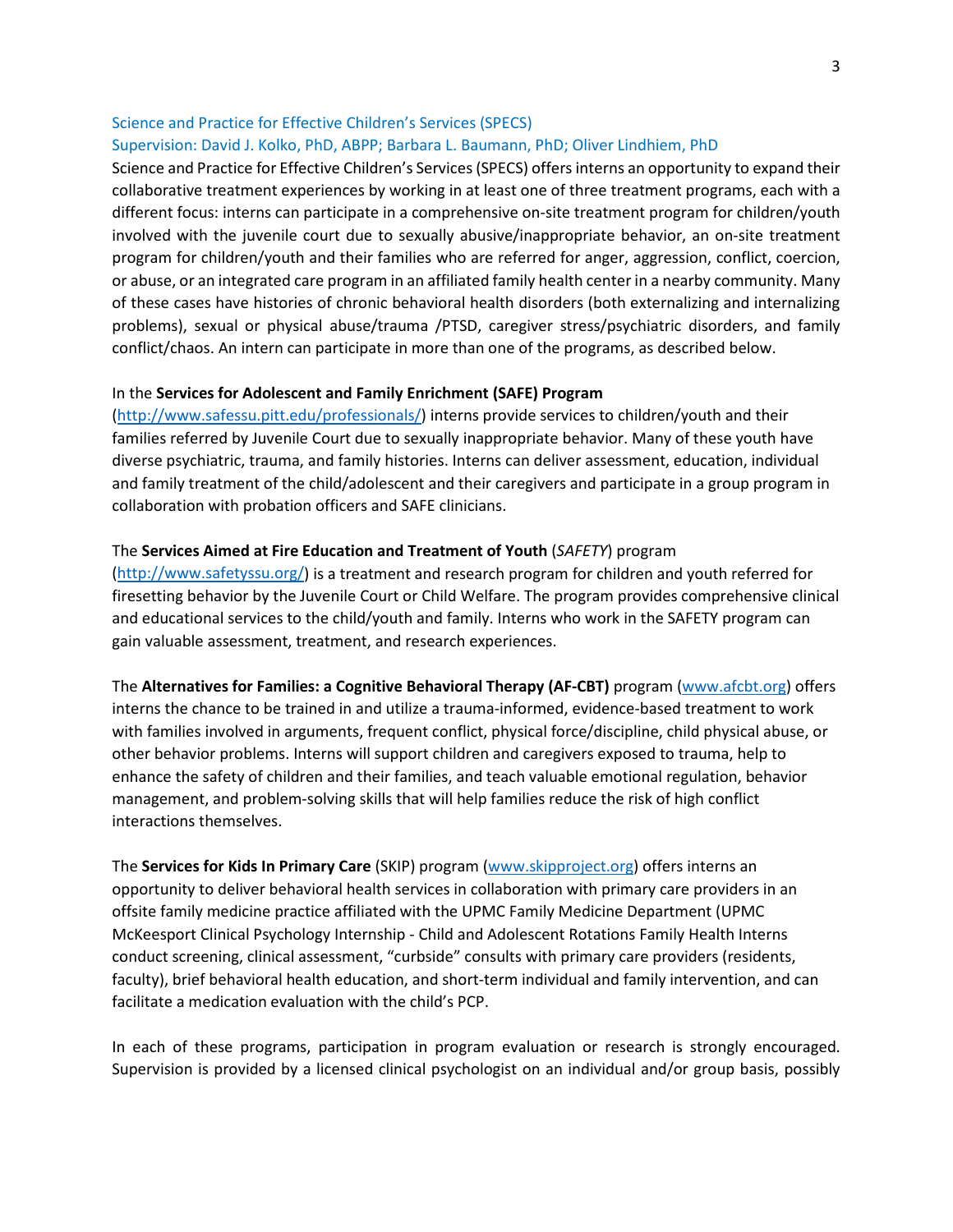supported by observations or videotapes and supervision by a member of our multidisciplinary treatment team (e.g., psychiatrists, social workers, other clinicians).

## Theiss Center for Trauma and Early Childhood Behavioral Health Supervision: Kimberly Blair, PhD, Devlina Roy, PsyD

The Theiss Center for Trauma and Early Childhood Behavioral Health provides center-based, mobile therapy, outpatient, and school-based treatment programs designed to be appropriate for children at risk for or experiencing emotional or behavioral concerns such as disruptive and other challenging behaviors and traumatic stress. Within the center-based program, the Matilda Theiss Therapeutic Nursery and Preschool, treatment is provided within natural settings and includes both child-oriented and familyoriented activities and interventions. For young children, it is during play that behaviors are learned, practiced, and tested. Therefore, five days per week our center-based program provides individualized, child-centered, and family-focused behavioral health treatment is delivered within — or in conjunction with — a stimulating, naturalistic, early-learning classroom environment. The following supplementary clinical services are utilized within the therapeutic classroom milieu including: individualized behavior plans and reinforcement systems; play therapy; dyadic therapy; family psychotherapy; parenting education; family support; medication management. These same supplementary clinical services may also be provided within our IMPACT mobile therapy program (Interactive Mobile Parent And Child Treatment) where mobile therapists provide treatment within the child's daycare, preschool, or home setting, up to six hours per week. Our newest program, COOL Zone, are Community and School-Based Behavioral Health (CSBBH) teams housed within the Woodland Hills, McKeesport Area, and Penn Hills School Districts and provide comprehensive behavioral health services to children within community, home/family, and school contexts. To expand access to similar services in this unique program, outpatient COOL Zone programs have been established at Hosanna House in Wilkinsburg and Pine Center in Wexford. First established in 2012 through a grant from the US Substance Abuse and Mental Health Services Administration, the Center for Child and Adolescent Trauma (CCAT) is as a Community Treatment and Services Center within the National Child Traumatic Stress Network (NCTSN) providing services to children through age seventeen who have experienced trauma, along with their caregivers and/or families. This goal is achieved through the use of evidence-based practices, such as Child-Parent Psychotherapy (CPP), Parent-Child Interaction Therapy (PCIT), Trauma-Focused Cognitive Behavioral Therapy, and Integrative Treatment for Complex Trauma (ITCT). Trauma treatment from CCAT is provided as an outpatient service or within any of the Matilda Theiss programs listed above.

#### Children's Hospital of UPMC – Behavioral Health

Supervision: Kathryn Barbash PsyD; Caitlyn (Baum) Coughlin, MS; Nicole Brynes, DNP; Kristin Dalope MD; Elizabeth Grandelis, PsyD; Chelsea Grefe McCann, PsyD; Anna Jolliffe, DO; Heather Joseph, DO; Krista Laux, PsyD; Lauren Lorenzi Quigley, PhD; Cristin McDermott, MD; Devin McGuier, PhD; Maura Miglioretti, PhD; Taylor Naus, LCSW; Tarin Santamaria Abigail Schlesinger, MD; Justin Schreiber, DO, MPH; Justine Vecchiarelli, MS; Kaycee Weir PhD

The UPMC Children's Hospital of Pittsburgh Behavioral Science Division provides a full array of behavioral health assessments and interventions for hospitalized children and their families, as well as specialty behavioral outpatient services in multiple pediatric subspecialty clinics. The goal is to provide familycentered care that mobilizes family resources to manage the challenges arising from their children's chronic and acute health problems. Interns have opportunities to work with children with chronic and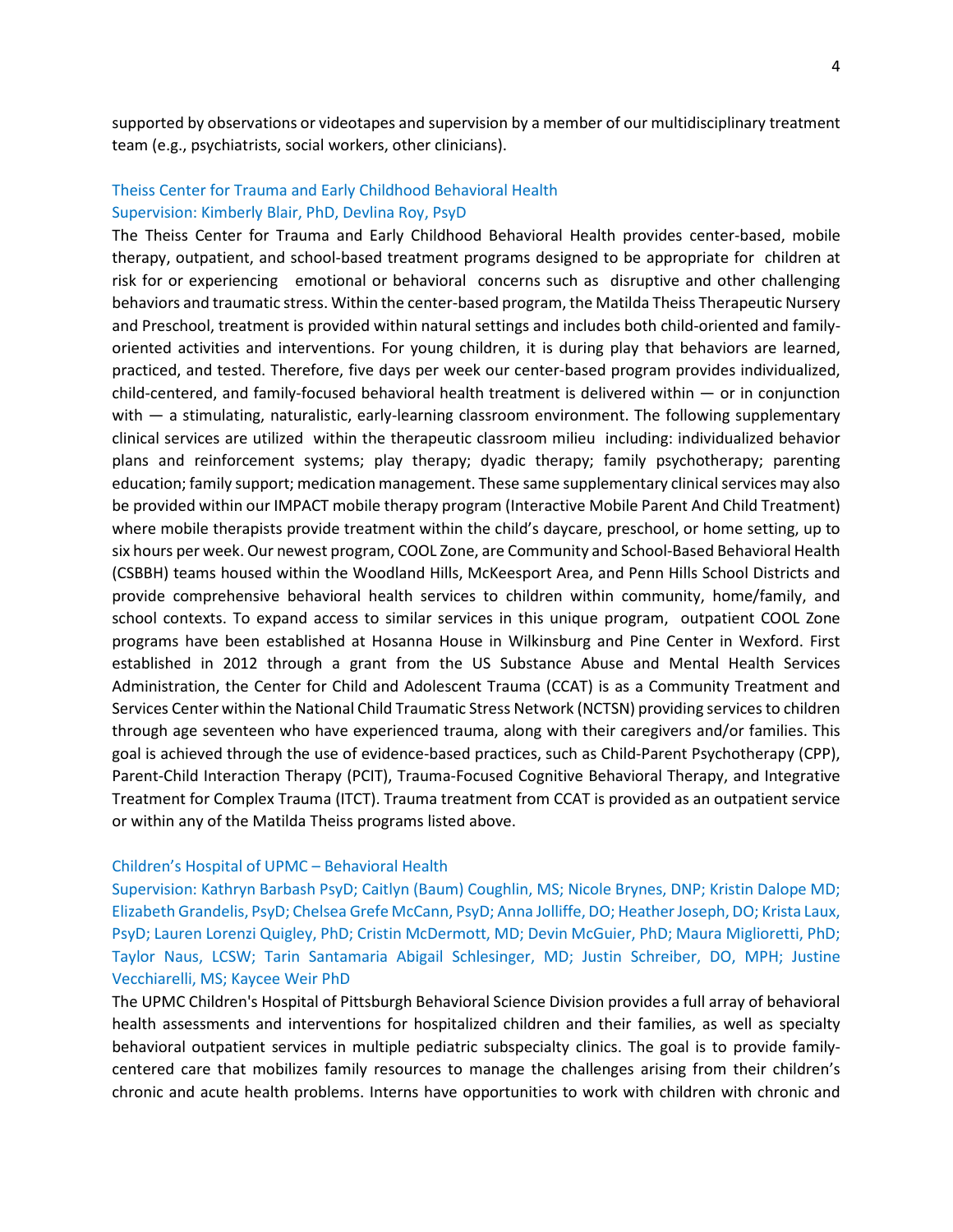acute medical problems across the full developmental spectrum. Opportunities exist for inpatient and outpatient experiences dependent on interests and availability of training options at the time of the rotation. The rotation allows for interns to learn more about integrated care delivery models in an acute medical hospital setting.

## Children's Hospital of Pittsburgh - Transplant Psychology Supervision: Diana Shellmer, PhD; Beth Logan, PhD

The Transplant Psychology service at CHP provides behavioral health services including assessment and intervention for solid organ transplant patients and their families. The service cares for children with inborn errors of metabolism (e.g., Maple Syrup Urine Disease [MSUD] and Crigler Najjar Syndrome [CNS]) who are assessed and treated with liver transplantation; children with chronic liver disease; children with bowel disorders including short gut, gastroschisis, and Hirschsprung's disease; children with cystic fibrosis and other lung diseases requiring lung transplantation; children who have heart failure requiring heart transplantation; children with end stage renal disease requiring kidney transplantation; and/or who are candidates for or have previously received a solid organ transplant. The focus of the service is to provide family-centered evaluation, intervention, and care. Transplant evaluations: (1) examine the family's experience in the medical environment; (2) assess the patient and family's readiness for transplantation; (3) assess risk factors for maladjustment and non-adherence posttransplantation, and(4) provide clear recommendations to the medical team to assist in the amelioration of risk-factors predicting maladjustment of patients and caregivers post-transplantation. For patients with MSUD screening evaluations both pre- and post-liver transplantation are also undertaken in order to provide accurate and detailed evaluation of cognitive, developmental, adaptive, and academic functioning of patients. Interventions are geared toward addressing psychosocial, organizational, and systematic barriers to successful transplantation and posttransplant adherence. An integral component of the service includes active, ongoing communication and consultation with the various medical teams involved in the care of these patients and families. Research efforts for the service include examination of cognitive and psychological functioning in patients with MSUD and other metabolic conditions; examination of parameters of adherence in transplant patients; and examination of the psychosocial functioning and adjustment of transplant patients

## Pediatric Neuropsychology

#### Supervision: Sarah Laughlin, PhD; Melissa Sutcliffe, PhD, ABPP; or Amy Letteri, PhD

The Pediatric Neuropsychology Service within UPMC Children's Hospital of Pittsburgh (CHP) serves patients from infancy to age 26, and their families. Interns will have the opportunity to engage in assessment, consultation, and brief interventions that provide information to the child, family, and broad care team about 1) how a medical condition (e.g., epilepsy, traumatic brain injury, genetic syndrome) or treatment (e.g., radiation) places a child at risk for developmental, cognitive, and behavioral problems; and 2) how to intervene to improve outcomes.

Opportunities available include: 1) outpatient neuropsychological evaluation (interview, testing, feedback); 2) brief neuropsychological evaluation and broader service to families (e.g., participation in discharge school/family meetings) within inpatient rehabilitation; 3) clinical interview and consultation within hospital-based, interdisciplinary clinics (e.g., brain injury clinic, sickle cell clinic, epilepsy surgery clinic, audiology clinic); 4) joint presentation with medical fellows in interdisciplinary case conferences (e.g., Neuropsychology-Neurodevelopmental Disorder Case Conference); 5) case presentation within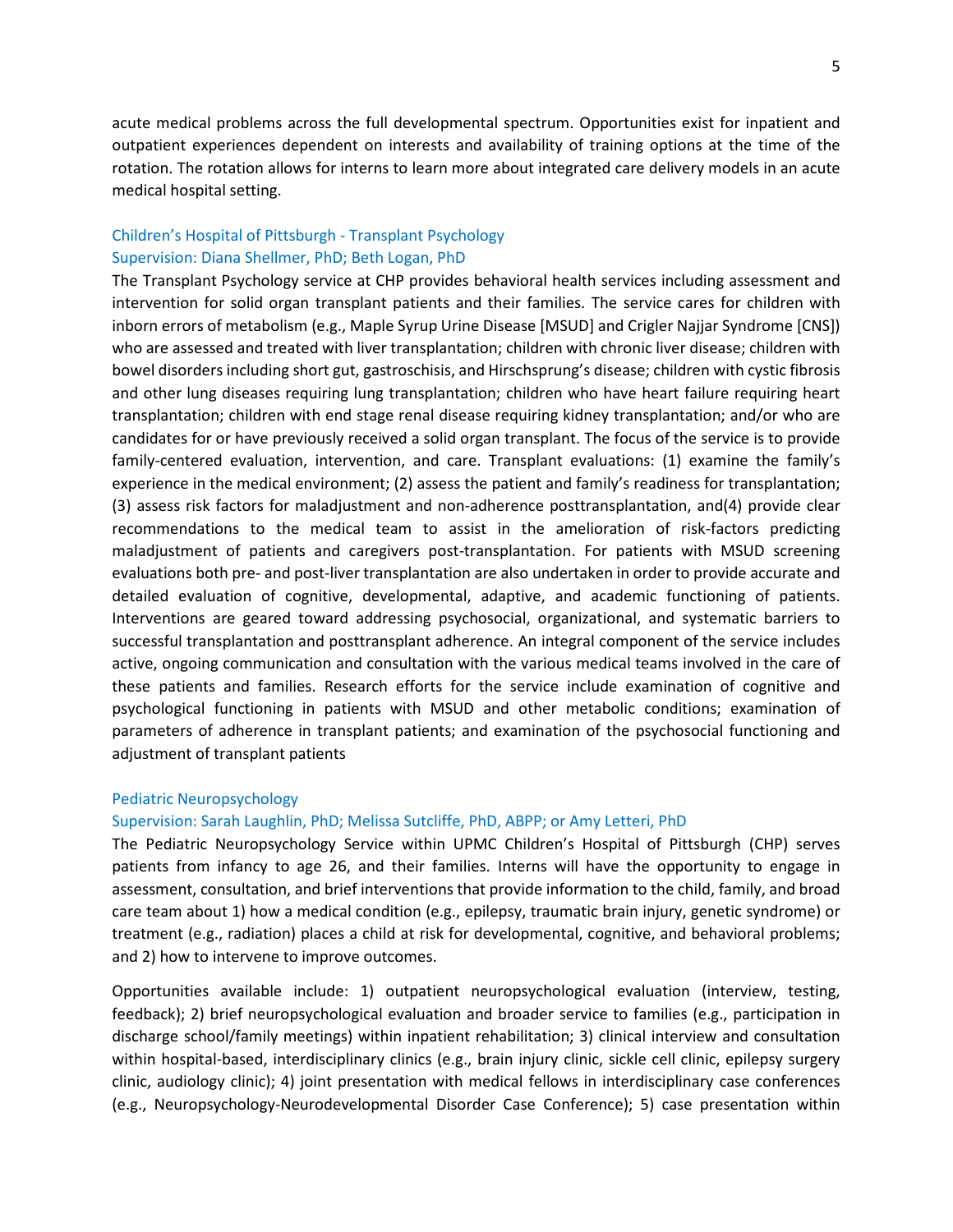phase I epilepsy surgery conference; 6) participation in CHP's tumor board conference; and 7) provision of brief executive functioning skills training with children and caregivers. The specific activities that define an intern's pediatric neuropsychology rotation will be based on the intern's prior experience, goals, and availability at the time of rotation. All interns will learn to administer standardized assessments, interpret neurocognitive data and engage in case conceptualization in a way that considers medical and psychosocial influences, integrate information to make diagnoses, write integrative reports, and provide verbal evaluation feedback to patients and families. Additional activities may include tiered supervision of clinical psychology doctoral externs, participation in CHP neuropsychology's APA-approved continuing education seminar, observation of neurosurgical and/or epilepsy monitoring procedures, and clinical program development.

## Center for Autism and Developmental Disorders Merck Child Outpatient Program Supervision: Benjamin L. Handen, PhD, BCBA; Cathryn Lehman, PhD

This outpatient program serves children and adolescents (ages 2 through 21) who have developmental disabilities coupled with psychiatric and behavioral disorders. The primary types of disabilities seen are autism and intellectual disability. Psychology interns have typically been involved in a one-day a week diagnostic clinic for children and adolescents with autism spectrum disorders. Interns serve on an assessment team and are instructed in the use of state-of-the-art diagnostic tools, such as the ADOS-2. In addition, psychology interns have the opportunity to serve as therapists in social skills training groups for children and adolescents with High Functioning Autism Spectrum Disorder. Interns can also participate as co-therapists in our Parent Child Interaction Therapy (PCIT) and Early Start Denver Model (ESDM) afternoon clinics, something that could be expanded to include a second afternoon if desired. Finally, the Merck Child Outpatient Program is also involved in a range of research studies examining the efficacy of pharmacologic and psychosocial treatments with this population. Opportunities are also available for interested interns to become involved in such efforts.

The John Merck Inpatient Unit for Autism and Intellectual and Developmental Disorders Supervision: Jessica Kettel, MD; Jennifer Lemmon, RN; Carla Mazefsky, PhD The Merck unit is a specialized inpatient unit at UPMC Western Psychiatric Hospital for individuals who have Autism Spectrum Disorder, intellectual disabilities, and other developmental disorders. There are separate wings for children, adolescents, and adults. The unit primarily provides acute stabilization. Most patients are admitted for aggression or self-injurious behaviors. The unit serves individuals with the full range of intellectual and verbal abilities, providing experience with patients with ASD with the most severe presentations (e.g., nonverbal, severe intellectual disability) as well as bright and verbal patients with severe emotional or behavioral problems. The rotation will be tailored to the intern's experience with the population and interests. Common elements include attending multidisciplinary treatment team, joining rounds with the attending psychiatrist, conducting interviews or assessments with patients, planning and implementing behavioral interventions, 1-on-1 interventions with cognitively-able patients, etc. Interns will also have the opportunity to participate in activities that occur on the unit as part of the Autism Inpatient Collection, which is a multisite research study (see http://www.reaact.pitt.edu/studies-2/). Research activities available to interns include observation or potential administration of the Autism Diagnostic Observation Schedule – 2, a test of receptive language ability, and a nonverbal IQ test (Leiter), and exposure to the collection of physiological arousal data via wrist worn sensors with concurrent coding of behaviors.